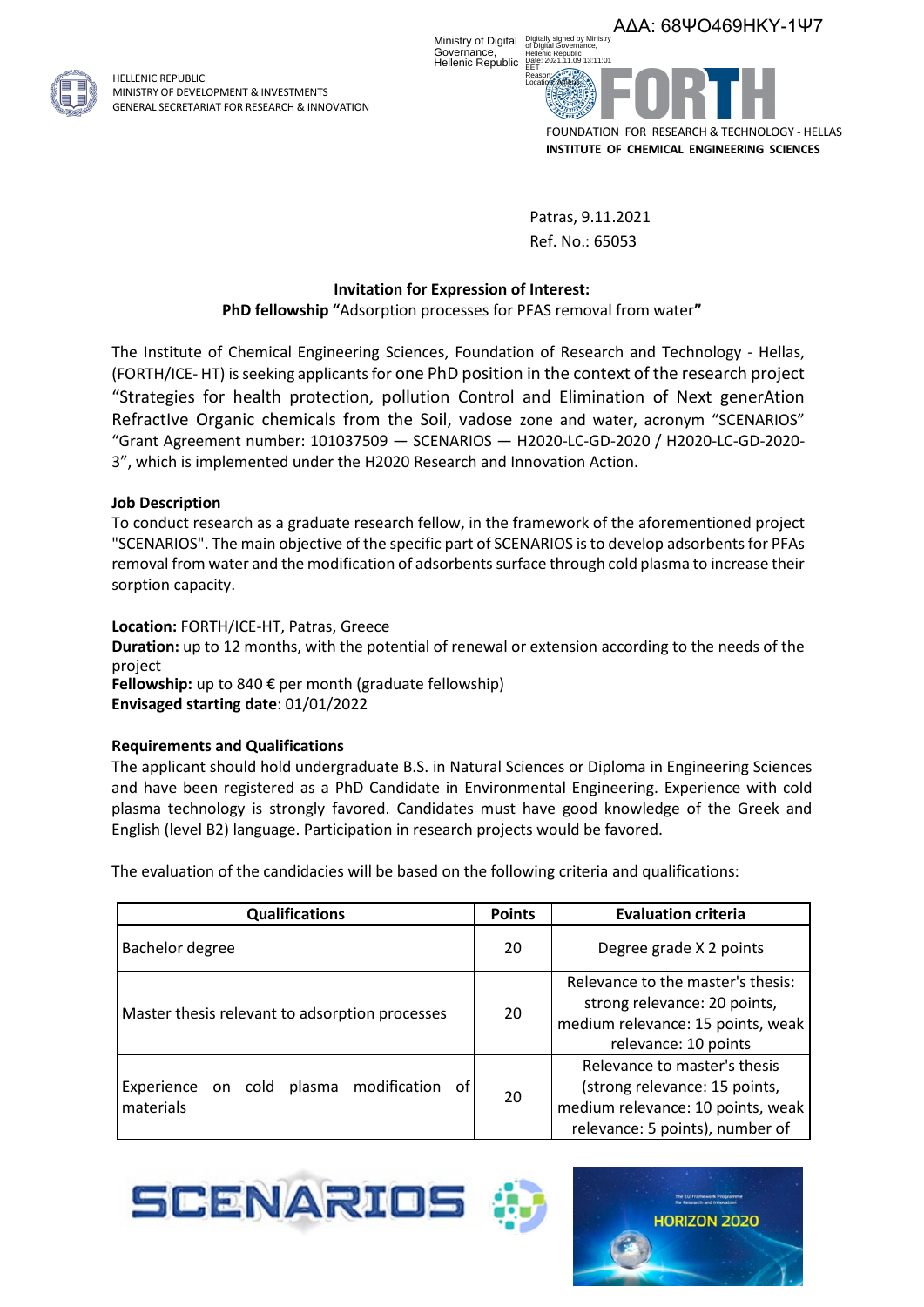|                                                                         |    | relevant publications (1<br>point/publication, max 5 points)                                                                                                                                                                             |
|-------------------------------------------------------------------------|----|------------------------------------------------------------------------------------------------------------------------------------------------------------------------------------------------------------------------------------------|
| Participation in research projects related to cold<br>plasma technology | 20 | Duration of proven experience in<br>relevant projects (2 points/month,<br>max. 20 pts)                                                                                                                                                   |
| Interview                                                               | 20 | (a) Background in the objective of<br>the assignment (5 points). (b)<br>Organizational and communication<br>skills (5 points). (c) Team-spirit and<br>self-motivation (5 points). (d)<br>Commitment to achieving the goals<br>(5 points) |

## **Application Submission**

Interested candidates who meet the aforementioned requirements should submit their applications, no later than 24/11/2021, 16:00h, by email to Kleanthi Zacharopoulou: [kleanthi@iceht.forth.gr.](mailto:kleanthi@iceht.forth.gr) In order to be considered, the application must include:

- Application letter
- CV
- Scanned copies of academic titles & English language certificate
- Certificate of registration as a PhD candidate
- Any document to support the aforementioned required qualifications and evaluation criteria

**Any application received after the deadline will not be considered for the selection.**

### **Selection Procedure**

Applications that are received on time will be evaluated by a scientific committee using the criteria mentioned above

The outcome of the selection will be announced on the website of FORTH/ICE-HT as well as on the website of "DIAVGEIA".

### **Selection Announcement**

The result of the selection will be announced on the website of: FORTH/ICE-HT.

Candidates have the right to appeal the selection decision, by addressing their written objection to the FORTH/ICE-HT Research Secretariat, e-mail: [kleanthi@iceht.forth.gr,](mailto:kleanthi@iceht.forth.gr) within five (5) days after the results announcement on the web.

### **Contact**

For information and questions regarding the application and selection procedure, candidates are asked to contact the FORTH/ICE-HT Research Secretariat, e-mail: [kleanthi@iceht.forth.gr,](mailto:kleanthi@iceht.forth.gr) tel.: +30 2610 965278.

For information and questions about the advertised position and the research activity of the group or the Institute, candidates are asked to contact Dr. Christos Aggelopoulos (Assistant Researcher FORTH/ICE-HT), tel: +30 2610 965205, e-mail: caggelop@iceht.forth.gr.